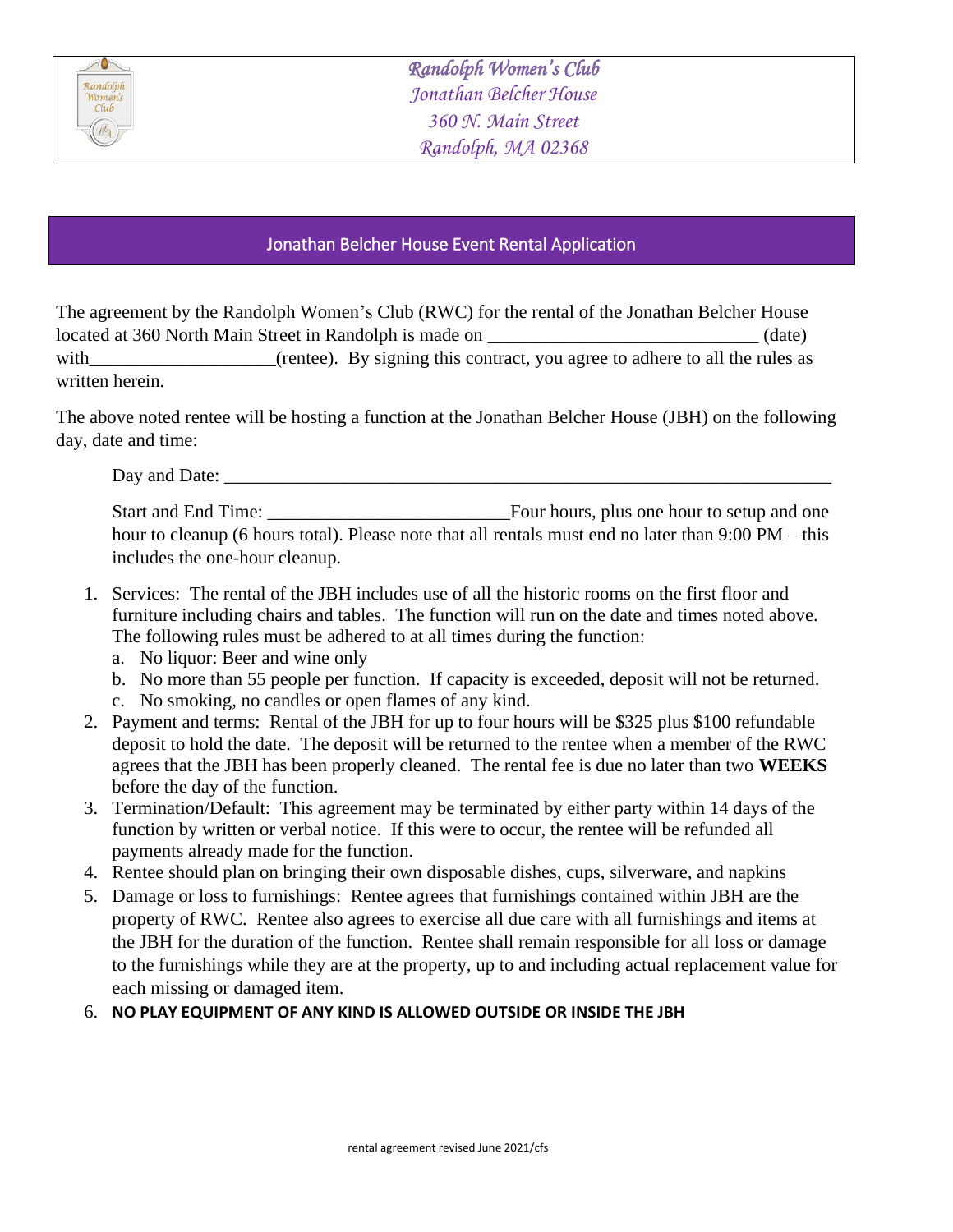

Please send completed contract and a \$100 deposit in the form of check or money order made payable to Randolph Women's Club to hold the date to and note final payment of \$325 is due no later than **TWO WEEKS BEFORE THE EVENT.**

| Mail check to: | Randolph Women's Club                   |
|----------------|-----------------------------------------|
|                | 360 North Main Street                   |
|                | Randolph, MA 02368                      |
|                | Attn: Mrs. Janil Stephens, Rental Chair |

Signatures:

You should read and understand this agreement. It is a legal and binding contract. By signing here, you are acknowledging that you have read and agreed to the terms stated herein.

|             | (Rente)                              |
|-------------|--------------------------------------|
|             |                                      |
| Print Name: |                                      |
| Address:    |                                      |
|             |                                      |
|             |                                      |
|             | <b>Property Owner Representative</b> |